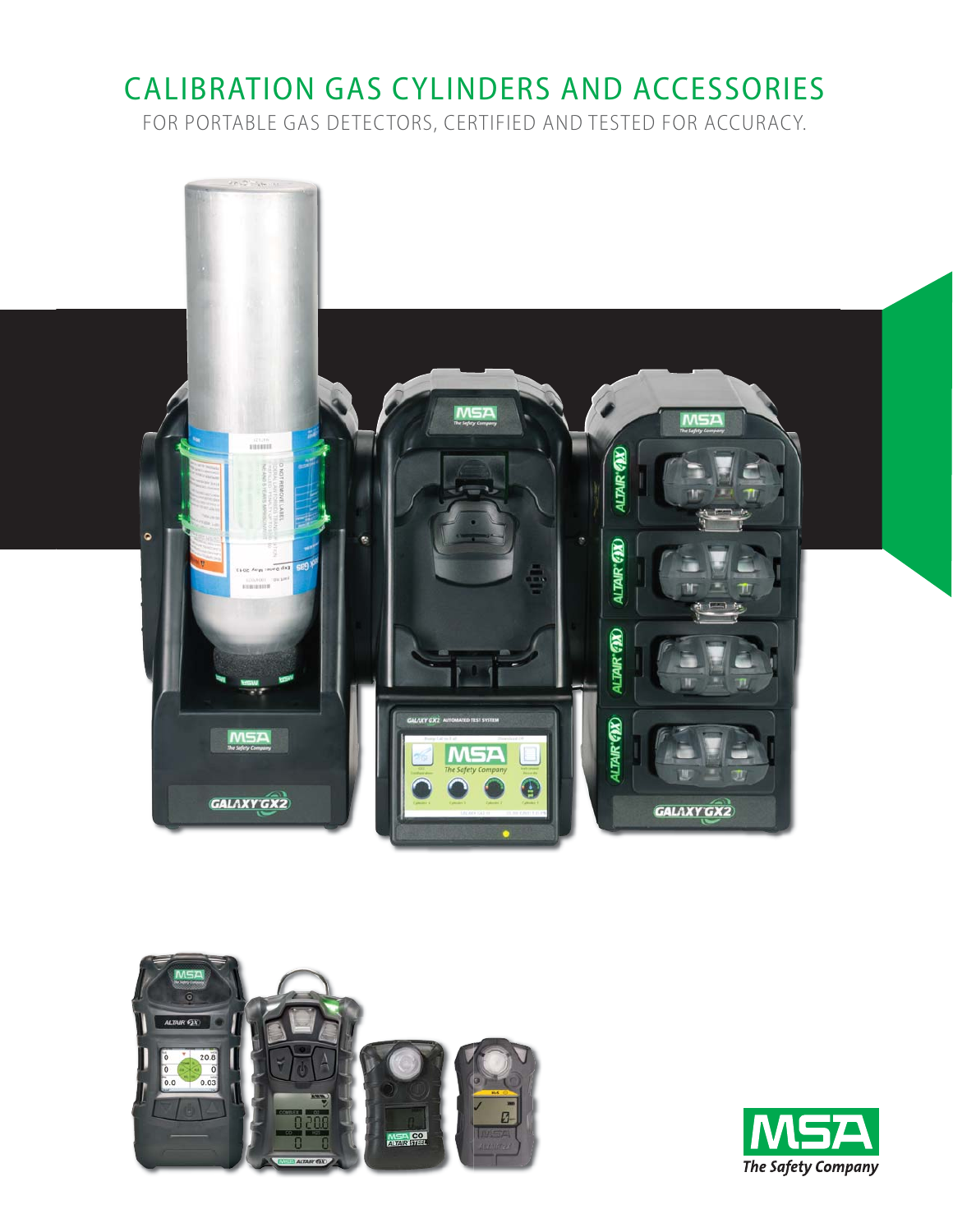## SIMPLICITY COUNTS

Hazardous gas detector calibration accuracy depends greatly upon use of certified standard gas concentration. MSA's broad selection of calibration gas and accessories is manufactured and tested to the highest industry standards. MSA gas cylinders offer the most economical calibration.

- All MSA calibration gas is supplied with individual Certificate of Analysis to NIST-traceable standard and MSDS.
- Most calibration accessories are designed for use with more than one instrument.
- MSA's calibration gas recycling program helps a non-profit organization.

### GALAXY® GX2 Automated Test System with RFID-Tagged Calibration Gas Cylinders

#### **RFID—Your Best Tracking Tool for Calibration Gas Cylinders**

Radio Frequency Identification or RFID wireless technology is an invaluable tool for gas detector fleet management. RFID uses electromagnetic fields to track and identify electronic information known as tags. Tags, using RF transmitters and receivers, can be attached to or implanted within objects for identification via a reader device.

When applied to gas cylinders used for calibration of gas detector fleets, RFID technology and software offer convenient setup, recordkeeping, automatic calibration cylinder recognition, cylinder pressure, expiration warnings, and status of multiple cylinders simultaneously.

#### **MSA RFID-Tagged Calibration Gas Cylinders for Automated Calibration Gas Setup, Status Alerts and Traceability**

RFID-tagged calibration gas cylinders help to ensure use of correct gas when using the MSA GALAXY® GX2 Automated Test System through automatic calibration cylinder recognition. RFID-tagged gas cylinders:

- Provide gas cylinder information necessary for successful calibration, including automatically entered cylinder expiration date and pressure level, offering exceptionally easy setup.
- Provide onscreen gas cylinder pressure gauge that displays multiple cylinder status simultaneously.
- Offer calibration gas and expiration warnings provided by the GALAXY GX2 System and via advanced MSA Link™ Pro Software.



#### **Bump Testing—Fast, Easy and Sensible**

A qualitative bump test or functional instrument check uses test gas to verify that sensors and alarms function properly before use. While bump testing does not replace full calibration, this test provides a valuable measure of accuracy in helping to keep your crew safe on the job. The International Safety Equipment Association's position statement maintains that "A bump test or full calibration of directreading portable gas monitors should be made before each day's use in accordance with manufacturer's instructions, using an appropriate test gas."\* Upon bump test failure, instruments must be fully calibrated prior to use.

#### **MSA GALAXY GX2 Automated Test System**

Use of the GALAXY GX2 Test System for your MSA portable instruments is fast, convenient and can greatly enhance your safety program. This system, driven by the most advanced technology available in any portable gas detector, MSA XCell® Sensors, provides testing and calibration of ALTAIR® and ALTAIR PRO Single-Gas Detectors and ALTAIR 4X and ALTAIR 5X Multigas Detectors. The GALAXY GX2 Automated Test System used with MSA Link Pro Software offers proactive safety management, providing significantly

reduced total cost of ownership through reduced calibration gas usage and faster testing times.

- Color touch screen aids in ease of setup and viewing.
- Status at-a-glance is provided through various light indicators.
- Exceeds 50% reduction in cost of ownership.
- Simultaneous testing of up to ten instruments.

*\*http://www.safetyequipment.org/* 



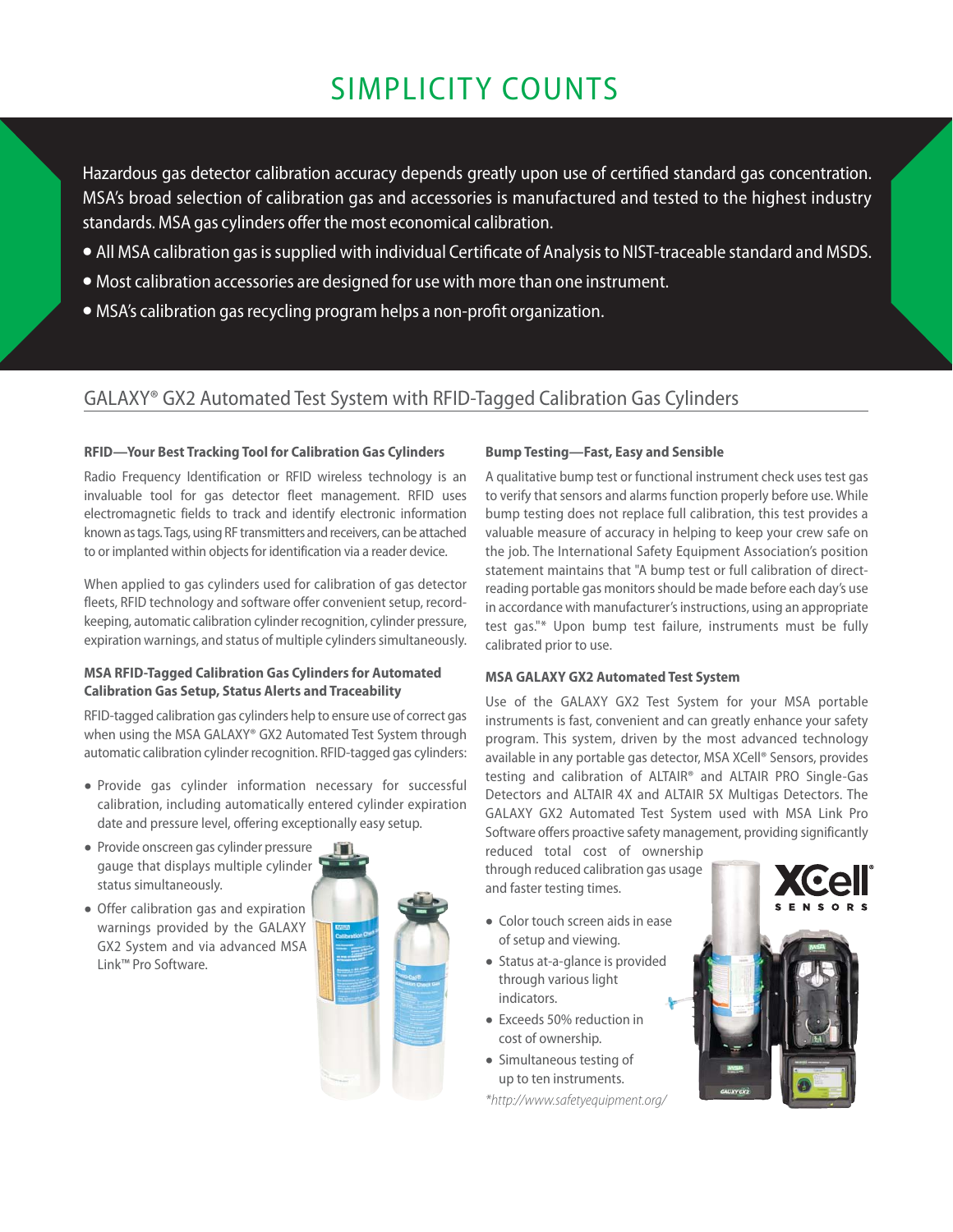### MSA Calibration Cylinders

Model RP Check Kits include regulator with cylinder pressure gauge, adapter hose, sensor adapter (where applicable), instructions, and twocylinder case. Model RP Kit steel calibration gas cylinders measure approximately 14 1⁄4" high, 3 1⁄2" in diameter, or aluminum container 13 1⁄4" high, 3" in diameter. Depending upon individual pressure requirements, cylinders contain 58t to 100 liters of specified gas mixture.

| P/N      | <b>Description</b>                                                  |
|----------|---------------------------------------------------------------------|
| 477149   | Calibration Check Kit, Model RP, with 0.25 lpm regulator, includes: |
| 467895   | Regulator (0.25 lpm)                                                |
| 24194    | Tubing, 30" (without sampling line connection)                      |
| 10089321 | Calibration Cap: ALTAIR 4/4X                                        |
| 635833   | Fitting, Quick Disconnect                                           |
| 628474   | Zero plug for MSA electrochemical sensors                           |
| 465898   | Fitting, Quick Disc., Internal, 3/16 Barb                           |

| <b>NON-REACTIVE GASES</b>         |                               |                                                                           |                                 |                 |                          |  |  |  |
|-----------------------------------|-------------------------------|---------------------------------------------------------------------------|---------------------------------|-----------------|--------------------------|--|--|--|
| <b>Gas Type</b>                   | <b>Concentration (liters)</b> | 34L                                                                       | <b>58L</b>                      | <b>100L</b>     | 116L                     |  |  |  |
| AIR (ZERO GAS)                    | $THC < 1$ ppm                 | $\overline{\phantom{a}}$                                                  | $\overline{\phantom{a}}$        | 801050          | 10150608                 |  |  |  |
| CARBON DIOXIDE $(CO_2)$           | 2.5%                          | $\hspace{0.1mm}-\hspace{0.1mm}$                                           | $\overline{\phantom{a}}$        | 479265          | $\qquad \qquad -$        |  |  |  |
| CARBON DIOXIDE (CO <sub>2</sub> ) | 1.5%                          | $\qquad \qquad -$                                                         | $\hspace{0.1mm}-\hspace{0.1mm}$ | 807386          | $\qquad \qquad -$        |  |  |  |
| CARBON DIOXIDE $(CO2)$            | 10.00%                        | $\qquad \qquad -$                                                         | 801050                          | -               | $\overline{\phantom{a}}$ |  |  |  |
| <b>CARBON MONOXIDE (CO)</b>       | 300 ppm                       | $\overline{\phantom{a}}$                                                  | $\overline{\phantom{a}}$        | 473180          | $\overline{\phantom{a}}$ |  |  |  |
| <b>CARBON MONOXIDE (CO)</b>       | 60 ppm                        | $\hspace{1.0cm} \rule{1.5cm}{0.15cm} \hspace{1.0cm} \rule{1.5cm}{0.15cm}$ | $\overline{\phantom{a}}$        | -               | 10150609                 |  |  |  |
| <b>CARBON MONOXIDE (CO)</b>       | 50 ppm                        | $\overline{\phantom{a}}$                                                  |                                 | 809241          | $\overline{\phantom{a}}$ |  |  |  |
| <b>ISOBUTYLENE</b>                | $100$ ppm                     | $\overline{\phantom{0}}$                                                  | $\overline{\phantom{a}}$        | 494450          | $\qquad \qquad$          |  |  |  |
| OXYGEN (O <sub>2</sub> )          | 20.80%                        | $\overline{\phantom{a}}$                                                  |                                 | $\qquad \qquad$ | 10150610                 |  |  |  |

| <b>REACTIVE GASES</b>               |                               |          |            |                   |  |  |  |  |
|-------------------------------------|-------------------------------|----------|------------|-------------------|--|--|--|--|
| <b>Gas Type</b>                     | <b>Concentration (liters)</b> | 34L      | <b>58L</b> | 116L              |  |  |  |  |
| AMMONIA (NH <sub>3</sub> )          | 25 ppm                        | 711078   | 814866     | 10150611          |  |  |  |  |
| CHLORINE (CL <sub>2</sub> )         | 10 ppm                        | 711066   | 806740     | 10150612          |  |  |  |  |
|                                     | 2 ppm                         | 711082   | 710331     | 10150613          |  |  |  |  |
| <b>HYDROGEN CHLORIDE (HCI)</b>      | 40 ppm                        | 711080   | 710210     | -                 |  |  |  |  |
| <b>HYDROGEN CYANIDE (HCN)</b>       | 10 ppm                        | 711072   | 809351     | 10150614          |  |  |  |  |
| HYDROGEN SULFIDE (H <sub>2</sub> S) | 40 ppm                        | 711062   | 467897     | 10150616          |  |  |  |  |
|                                     | 15 ppm                        | 711064   | 806253     |                   |  |  |  |  |
|                                     | 10 ppm                        | 711060   | 467898     |                   |  |  |  |  |
|                                     | 5 ppm                         | 711086   | 710414     | $\qquad \qquad -$ |  |  |  |  |
| NITRIC OXIDE (NO)                   | 50 ppm                        | 711074   | 812144     | 10150617          |  |  |  |  |
| NITROGEN DIOXIDE (NO <sub>2</sub> ) | 10 ppm                        | 711068   | 808977     | 10150599          |  |  |  |  |
|                                     | 5 ppm                         | 711084   | 710332     | -                 |  |  |  |  |
| SULFUR DIOXIDE (SO <sub>2</sub> )   | 10 ppm                        | 711070   | 808978     | 10150600          |  |  |  |  |
| PHOSPHINE (PH <sub>3</sub> )        | $0.5$ ppm                     | 711088   | 710553     | 10151016          |  |  |  |  |
| <b>ISOBUTYLENE</b>                  | $100$ ppm                     | 10048279 | 10028038   |                   |  |  |  |  |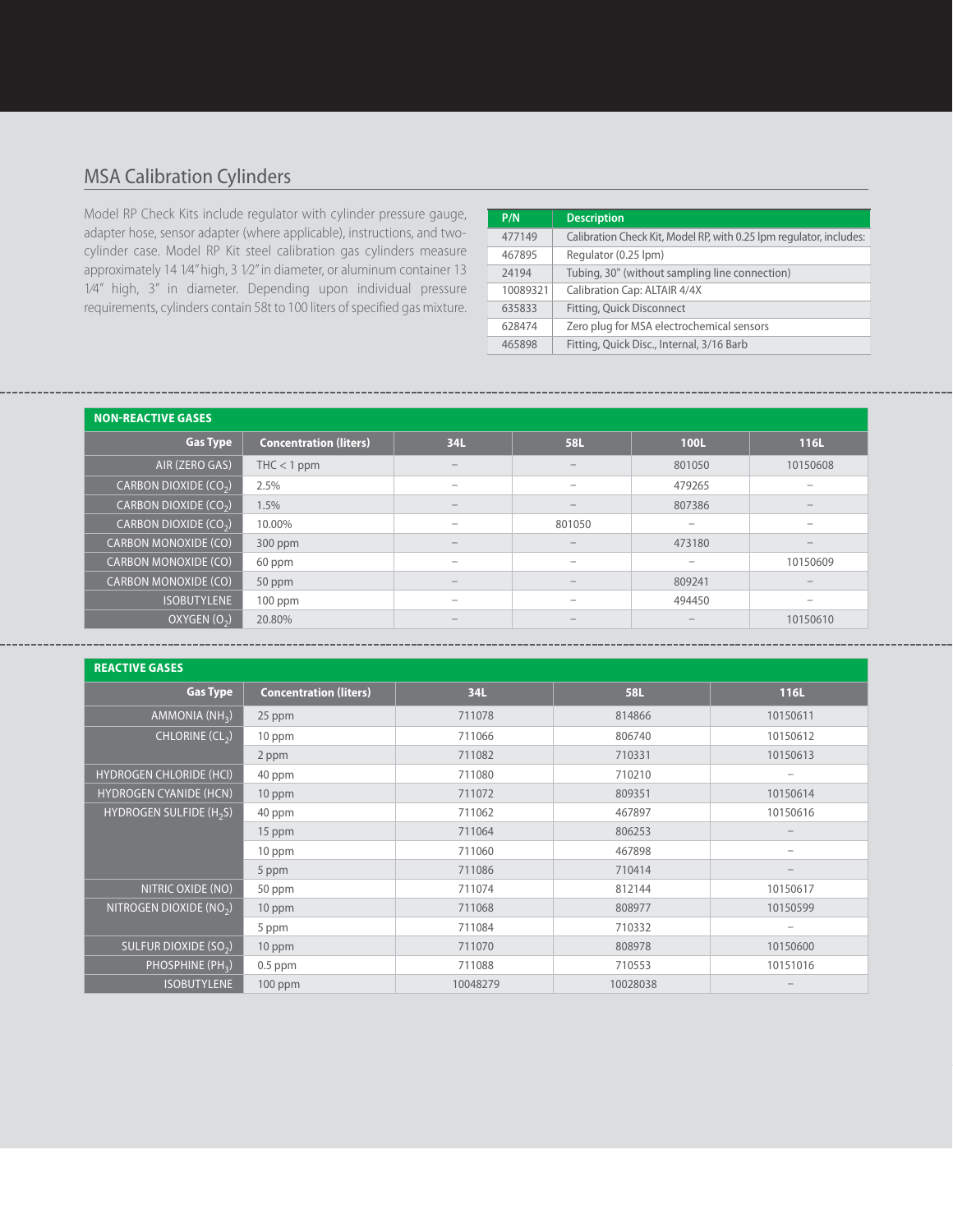#### **MULTIGAS ("COCKTAIL MIXES") TABLE**

| <b>REACTIVE GASES</b>             |                   |                |     |                          |                                 |                          |                          |                          |            |  |                          |
|-----------------------------------|-------------------|----------------|-----|--------------------------|---------------------------------|--------------------------|--------------------------|--------------------------|------------|--|--------------------------|
| <b>COMB Gas</b>                   | co                | $\mathbf{0}_2$ |     | H <sub>2</sub> S         | NO <sub>2</sub>                 | SO <sub>2</sub>          | CO <sub>2</sub>          | 34L                      | <b>58L</b> |  | 116L                     |
| 1.45% METHANE AS PENTANE SIMULANT | 60 ppm            |                | 15% | 20 ppm                   |                                 |                          |                          | 10048280                 | 10045035   |  | 10150595                 |
| 1.45% METHANE AS PENTANE SIMULANT | 60 ppm            |                | 15% | 20 ppm                   | $\overline{\phantom{0}}$        | 10 ppm                   | $\overline{\phantom{m}}$ | 10098855                 | 10117737   |  | 10150622                 |
| 1.45% METHANE AS PENTANE SIMULANT | 60 ppm            |                | 15% |                          | 10 ppm                          |                          |                          | 10058036                 | 10058034   |  | 10150597                 |
| 1.45% METHANE AS PENTANE SIMULANT | 60 ppm            |                | 15% | 20 ppm                   | $\overline{\phantom{0}}$        | $\overline{\phantom{0}}$ | 2.50%                    | 10104621                 | 10103262   |  | 10150606                 |
| 1.45% METHANE AS PENTANE SIMULANT | 300 ppm           |                | 15% | 10 ppm                   | $\qquad \qquad -$               | $\overline{\phantom{0}}$ | $\overline{\phantom{m}}$ | 711058                   | 804770     |  |                          |
| 2.5% METHANE                      | 60 ppm            |                | 15% | 20 ppm                   | $\overline{\phantom{0}}$        | $\overline{\phantom{0}}$ | $\overline{\phantom{m}}$ | 10048981                 | 10048890   |  | 10150596                 |
| 2.5% METHANE                      | 60 ppm            |                | 15% |                          | 10 ppm                          | $\overline{\phantom{0}}$ | $\overline{\phantom{m}}$ | 10058172                 | 10058171   |  | 10150598                 |
| 2.5% METHANE                      | 300 ppm           |                | 15% | 10 ppm                   | -                               | $\overline{\phantom{a}}$ | $\overline{\phantom{a}}$ | 711076                   | 813720     |  | $\overline{\phantom{0}}$ |
| <b>NON-REACTIVE GASES</b>         |                   |                |     |                          |                                 |                          |                          |                          |            |  |                          |
| <b>COMB Gas</b>                   | $\overline{c}$    |                |     | $\mathbf{0}$             | 34L                             |                          | <b>58L</b>               | 116L                     |            |  | 100L                     |
| 1.45% METHANE AS PENTANE SIMULANT | 60 ppm            |                |     | 15%                      | 10048789                        |                          | 478191                   |                          |            |  |                          |
| 2.5% METHANE                      | 60 ppm            |                |     | 15%                      | 10049056                        |                          | 813718                   | $\overline{\phantom{0}}$ |            |  | -                        |
| 1.45% METHANE AS PENTANE SIMULANT | 300 ppm           |                |     | 15%                      | $\overline{\phantom{0}}$        |                          |                          | $\overline{\phantom{m}}$ |            |  | 10010162                 |
| 1.45% METHANE AS PENTANE SIMULANT | -                 |                |     | 15%                      | $\overline{\phantom{a}}$        |                          | ۰                        | -                        |            |  | 478192                   |
| <b>ALTAIR 2X DETECTOR</b>         |                   |                |     |                          |                                 |                          |                          |                          |            |  |                          |
| H <sub>2</sub> S                  | SO <sub>2</sub>   |                |     | CO                       | NO <sub>2</sub>                 |                          | 34L                      | <b>58L</b>               |            |  | 116L                     |
|                                   |                   |                |     |                          |                                 |                          |                          |                          |            |  |                          |
| 20 ppm                            | 10 ppm            |                |     | $\overline{\phantom{m}}$ | $\hspace{0.1mm}-\hspace{0.1mm}$ |                          | 10153808                 | 10153807                 |            |  | 10153808                 |
| 20 ppm                            | $\qquad \qquad -$ |                |     | 60 ppm                   | $\overline{\phantom{a}}$        |                          | 10153800                 | 10153801                 |            |  | 10153802                 |

| <b>REGULATORS</b>                                           |                                                                  |                                                            |            |                 |                              |                          |                                                                                                    |
|-------------------------------------------------------------|------------------------------------------------------------------|------------------------------------------------------------|------------|-----------------|------------------------------|--------------------------|----------------------------------------------------------------------------------------------------|
|                                                             | <b>GAS MISER® DEMAND REGULATOR</b>                               |                                                            |            |                 | <b>FIXED FLOW REGULATORS</b> |                          | <b>COMBINATION REGULATOR</b>                                                                       |
| <b>Model RP</b>                                             | <b>BD-20</b>                                                     | <b>BD-20</b>                                               |            | <b>Model RP</b> |                              | <b>Model R</b>           | <b>Model RP</b>                                                                                    |
|                                                             | CGA 330                                                          | CGA 590                                                    | $0.25$ lpm | $1.5$ lpm       | $0.25$ lpm                   | $0.5$ lpm                | $0.25$ lpm                                                                                         |
| 10126268                                                    | 10148159                                                         | 710289                                                     | 467895     | 467896          | 459949                       | 459948                   | 711175                                                                                             |
|                                                             | Up to 3000 psi cylinders                                         | Up to 3000 psi cylinders                                   |            |                 |                              |                          |                                                                                                    |
| Can be used with<br>all reactive gases<br>(replaces 710288) | CGA 330 is standard<br>fitting for $H_2S$<br>containing mixtures | CGA 590 is standard<br>fitting for non- $H_2S$<br>mixtures |            |                 |                              | $\overline{\phantom{a}}$ | Easily converts 34, 58, 116, or 100L<br>into "squirt" bottle; provides stable<br>gas concentration |

**Model RP –** Regulator threads onto into 34, 58 and 116L aluminum bottles and 100L steel bottles; limited to 1000 psi

**Model BD –** Regulator attaches directly onto cylinder containing up to 3000 psi gas pressure

**Model R –** Regulator fits 19L steel cylinder (red or blue); often contains combustible gas mixture

| <b>DEVALVING TOOLS</b> |                |                   |  |  |  |  |  |
|------------------------|----------------|-------------------|--|--|--|--|--|
| <b>Model RP</b>        | <b>Model R</b> | <b>Return Box</b> |  |  |  |  |  |
| 711228                 | 711229         | 711227            |  |  |  |  |  |
|                        |                |                   |  |  |  |  |  |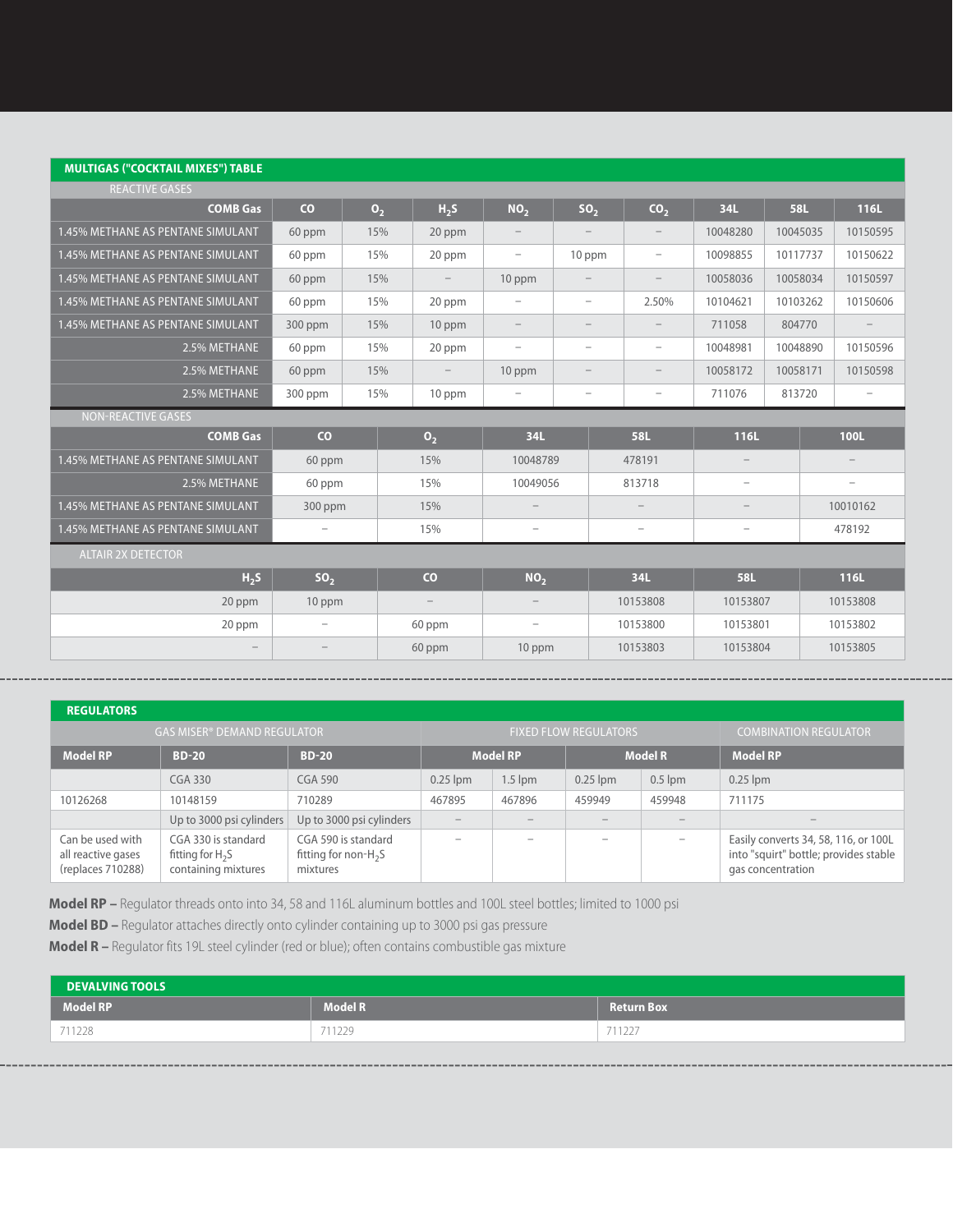

# GALAXY GX2 System Ordering Information

| <b>GALAXY GX2 System Test Stand</b>     |                                                                                                           |             |          |             |  |  |  |  |
|-----------------------------------------|-----------------------------------------------------------------------------------------------------------|-------------|----------|-------------|--|--|--|--|
|                                         | 1 Valve (for use with 1 calibration gas cylinder)<br>4 Valve (for use with 1-4 calibration gas cylinders) |             |          |             |  |  |  |  |
|                                         | Charging                                                                                                  | No-charging | Charging | No-charging |  |  |  |  |
| ALTAIR / ALTAIR PRO Single-Gas Detector | $\overline{\phantom{m}}$                                                                                  | 10128644    |          | 10128643    |  |  |  |  |
| ALTAIR 4/4X Multigas Detector           | 10128630                                                                                                  | 10128642    | 10128629 | 10128641    |  |  |  |  |
| <b>ALTAIR 5/5X Multigas Detector</b>    | 10128626                                                                                                  | 10128628    | 10128625 | 10128627    |  |  |  |  |

The GALAXY GX2 System test stand supplies pre-configured plugs, barbs, fresh air filter, power supply with corresponding plug, spare parts kit (gas tubing, barbs and plugs), Ethernet cable (short cable for connection between test stands), and screen protector. Please see ordering information below for further system components, including electronic cylinder holder (includes regulator) or non-electronic cylinder holder (without regulator), MSA Link Pro Software, digital secure USB key, end cap, and multi-unit charger.

| Accessories |                                                                     |
|-------------|---------------------------------------------------------------------|
| P/N         | <b>Description</b>                                                  |
| 10105756    | Electronic cylinder holder                                          |
| 10125135    | Non-electronic cylinder holder                                      |
| 10127111    | 4 GB SD card                                                        |
| 10123938    | MSA Link Pro Software key                                           |
| 10123937    | Digital secure USB key                                              |
| 10125907    | End cap                                                             |
| 10127422    | ALTAIR 4/4X Detector Multi-unit Charger, NA                         |
| 10127427    | ALTAIR 5/5X Detector Multi-unit Charger, NA                         |
| 10127112    | Laminated quick start quide                                         |
| 10127518    | 12" (TBR) Ethernet cable for test stand<br>to test stand connection |
| 10126657    | DIN rail clip kit (2 clips & screws per kit)                        |
| 10062364    | Type Omega DIN Rail 0.5m, perforated,<br>steel, zinc-plated         |
| 10062365    | Type Omega DIN Rail 1m, perforated,<br>steel, zinc-plated           |
| 10062366    | Type Omega DIN Rail 2m, perforated,<br>steel, zinc-plated           |
| 10082834    | USB IR dongle (for use with MSA Link Software)                      |
| 10034391    | Demand flow regulator (universal)                                   |
| 710289      | Large capacity (<3000 psi) demand regulator                         |
| 10124286    | NA power supply (1 of 2)                                            |
| 10127146    | NA power cord (2 of 2)                                              |
| 10126268    | Vehicle power adapter                                               |
| 10127808    | Printer - detector or receipt sticker                               |
| 10126437    | Detector sticker label roll                                         |
| 10126138    | Receipt & sticker label roll                                        |
| 10145138    | Printer ribbon                                                      |

| Calibration Gas |                                                                                                                                            |  |  |  |  |  |
|-----------------|--------------------------------------------------------------------------------------------------------------------------------------------|--|--|--|--|--|
| P/N             | <b>Description</b>                                                                                                                         |  |  |  |  |  |
| 10048280        | Calibration gas cylinder (34L) 1.45% CH <sub>4</sub> , 15% O <sub>2</sub> , 60 ppm CO, 20 ppm H <sub>2</sub> S                             |  |  |  |  |  |
| 10045035        | Calibration gas cylinder (58L) 1.45% CH <sub>4</sub> , 15% O <sub>2</sub> , 60 ppm CO, 20 ppm H <sub>2</sub> S                             |  |  |  |  |  |
| 10098855        | Calibration gas cylinder (34L) 1.45% CH <sub>4</sub> , 15% O <sub>2</sub> , 60 ppm CO, 20 ppm H <sub>2</sub> S,<br>10 ppm $SO2$            |  |  |  |  |  |
| 10117738        | Calibration gas cylinder (58L) 1.45% CH <sub>4</sub> , 15% O <sub>2</sub> , 60 ppm CO, 20 ppm H <sub>2</sub> S,<br>10 ppm $SO2$            |  |  |  |  |  |
| 10104621        | Calibration gas cylinder (34L) 1.45% CH <sub>4</sub> , 15% O <sub>2</sub> , 60 ppm CO, 20 ppm H <sub>2</sub> S,<br>$2.5\%$ CO <sub>2</sub> |  |  |  |  |  |
| 10103262        | Calibration gas cylinder (58L) 1.45% CH <sub>4</sub> , 15% O <sub>2</sub> , 60 ppm CO, 20 ppm H <sub>2</sub> S,<br>$2.5\%$ CO <sub>2</sub> |  |  |  |  |  |

| Technical Specifications        |                          |                                       |  |  |
|---------------------------------|--------------------------|---------------------------------------|--|--|
| <b>Operating Temperature</b>    | <b>GALAXY GX2 System</b> | $0-40^{\circ}$ C                      |  |  |
| Power Input                     | Power module             | 100-240 VAC, 47-63 Hz                 |  |  |
|                                 | Optional vehicle module  | 9-32 VDC                              |  |  |
| <b>Physical Characteristics</b> | Test stand               | Height: 11.80" (299.72 mm)            |  |  |
|                                 |                          | Width: 6.50" (165.10 mm)              |  |  |
|                                 |                          | Depth: 7.90" (200.66 mm)              |  |  |
|                                 |                          | Material: acrylonitrile butadiene ABS |  |  |
|                                 | Cylinder holder          | Height: 11.80" (299.72 mm)            |  |  |
|                                 |                          | Width: 6.50" (165.10 mm)              |  |  |
|                                 |                          | Depth: 6.10" (154.94 mm)              |  |  |
|                                 |                          | Material: acrylonitrile butadiene ABS |  |  |
|                                 | Multi-unit charger       | Height: 11.80" (299.72 mm)            |  |  |
|                                 |                          | Width: 6.50" (165.10 mm)              |  |  |
|                                 |                          | Depth: 6.44" (163.58 mm)              |  |  |
|                                 |                          | Material: acrylonitrile butadiene ABS |  |  |

*www. MSAsafety.com*